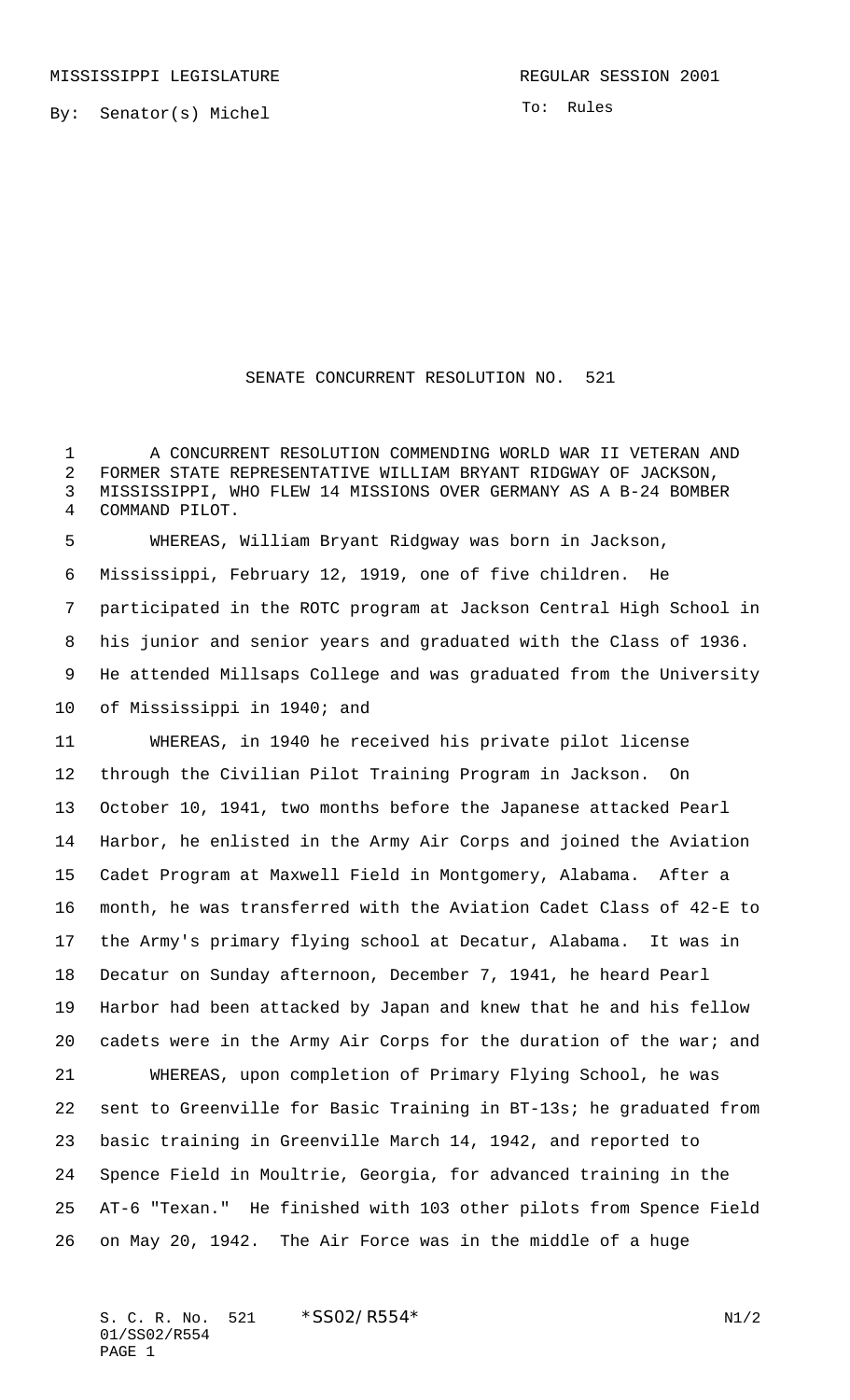expansion program and desperately needed flight instructors. Of the 103 graduates, 99 became instructors; and

 WHEREAS, Ridgway was selected as a "Texan" instructor. He completed AT-6 instructor school at Maxwell Field in June 1942 and was assigned to instruct British cadets at Craig Field in Selma, Alabama; and

 WHEREAS, in October 1942 Ridgway was one of the instructors sent to train fighter pilots in "Texans" at a new advanced single engine flying school at Marianna, Florida. While there he attended instrument training school in Bryan, Texas, and instructed in Marianna until May 1944; and

 WHEREAS, after instructing for nearly two years, he was sent to Smyrna, Tennessee, for transition training in heavy four-engine B-24 bombers (Liberators). He was now ordered to March Field, Riverside, California, to pick up a crew and undergo further crew training and on November 24, 1944, Ridgway left March Field for Hamilton Field, San Francisco, for overseas assignment; and

 WHEREAS. en route to England, he boarded the USS Vermont for the trip to Liverpool, England, then by train to the 467th Bomb Group, Eighth Air Force, at Rackheath, near Norwich, 90 miles northeast of London. The base was about 20 miles from the English Channel. He arrived at the 467th Headquarters on December 21, 1944, and flew his first combat mission to Koblenz, Germany, on January 1, 1945, as a co-pilot; and

 WHEREAS, because Ridgway had flown hundreds of hours as an instructor and didn't come unglued in emergencies, he was soon made a command pilot. Most of his 14 missions over Germany were in that capacity; and

S. C. R. No. 521 \* SS02/R554\* 01/SS02/R554 PAGE 2 WHEREAS, Ridgway said he flew most of his missions at 25,000 feet where the temperature was 35 degrees below zero. B-24's were neither pressurized nor heated, so the crew wore electric suits and oxygen masks. They frequently had to break the ice that would form in their masks from condensation from breathing; and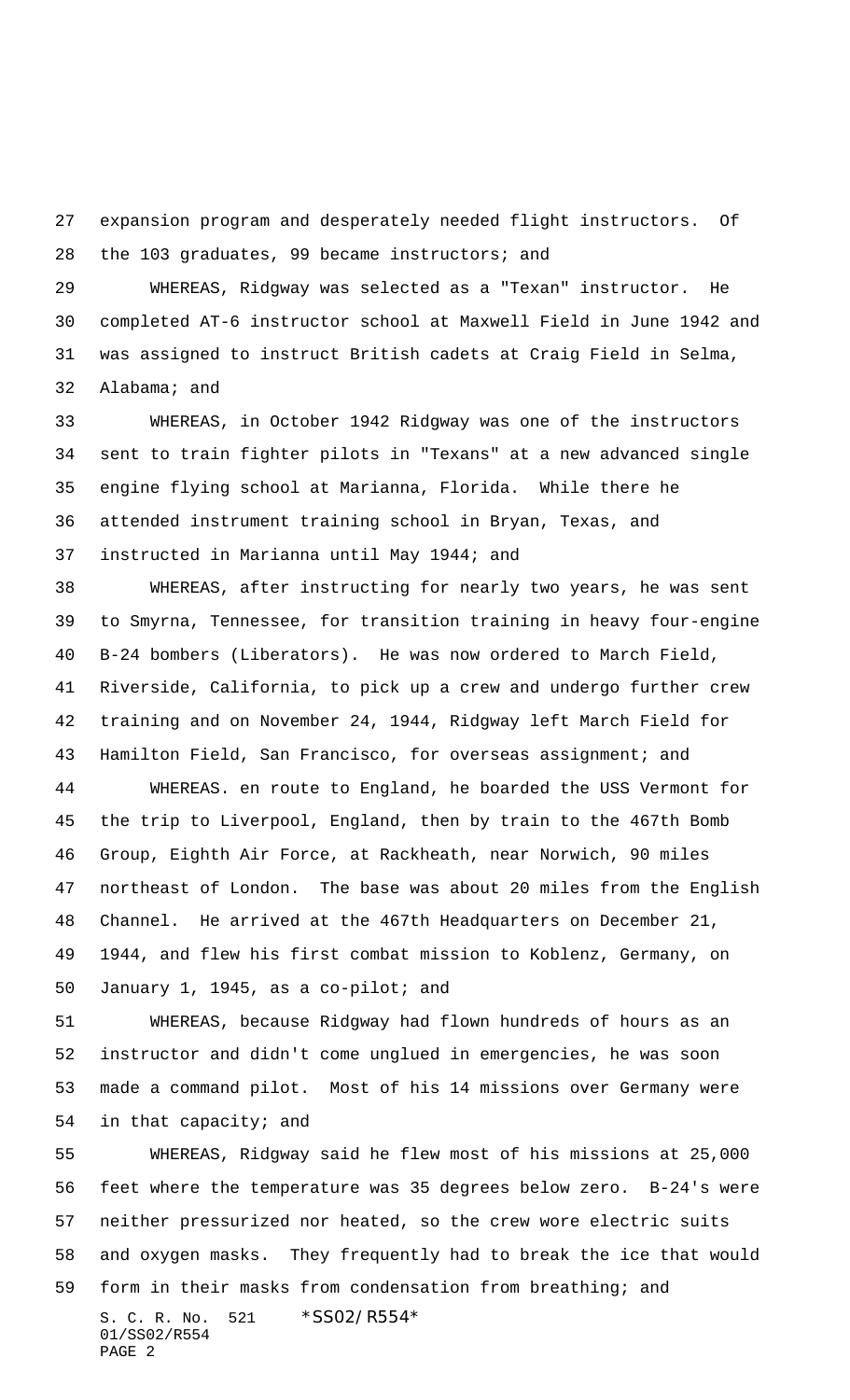WHEREAS, his next assignment was Lowry Field in Denver where he picked up a new crew and got checked out in the B-29 heavy bombers. He was on standby to go to the South Pacific when the war with Japan ended; and

 WHEREAS, after the war, Ridgway returned to Jackson and earned a law degree from the Jackson School of Law. He was engaged in the oil and real estate business and served in the Air Force Reserves; and

 WHEREAS, he also served one four-year term in the Mississippi House of Representatives as Representative from Hinds and Yazoo Counties but did not seek reelection; and

 WHEREAS, he served as President of the Jackson Junior Chamber of Commerce and as President of the Jackson Central Lions Club. He is a member of Galloway Memorial United Methodist Church and has served as lay leader and chairman of the board; and

 WHEREAS, he is married to Mary Juanita Wallace of Canton and they are the parents of five children; and

 WHEREAS, Ridgway said that after four years in the military he became convinced that our country should adopt the principle of "peace through strength, not for aggression but for defense." He 80 believes in a strong military; and

 WHEREAS, it is with great pride that we recognize one of Mississippi's vanishing generation of World War II combat veterans, who brought honor to his community and to his state: NOW, THEREFORE, BE IT RESOLVED BY THE SENATE OF THE STATE OF MISSISSIPPI, THE HOUSE OF REPRESENTATIVES CONCURRING THEREIN, That we do hereby commend World War II veteran and former State Representative William Bryant Ridgway of Jackson, Mississippi, who flew 14 missions over Germany as a B-24 Bomber Command Pilot, and recognize his patriotic and dedicated service to the United States of America and to the State of Mississippi, and wish him and his family continued success in their future endeavors.

S. C. R. No. 521 \* SS02/R554\* 01/SS02/R554 PAGE 3